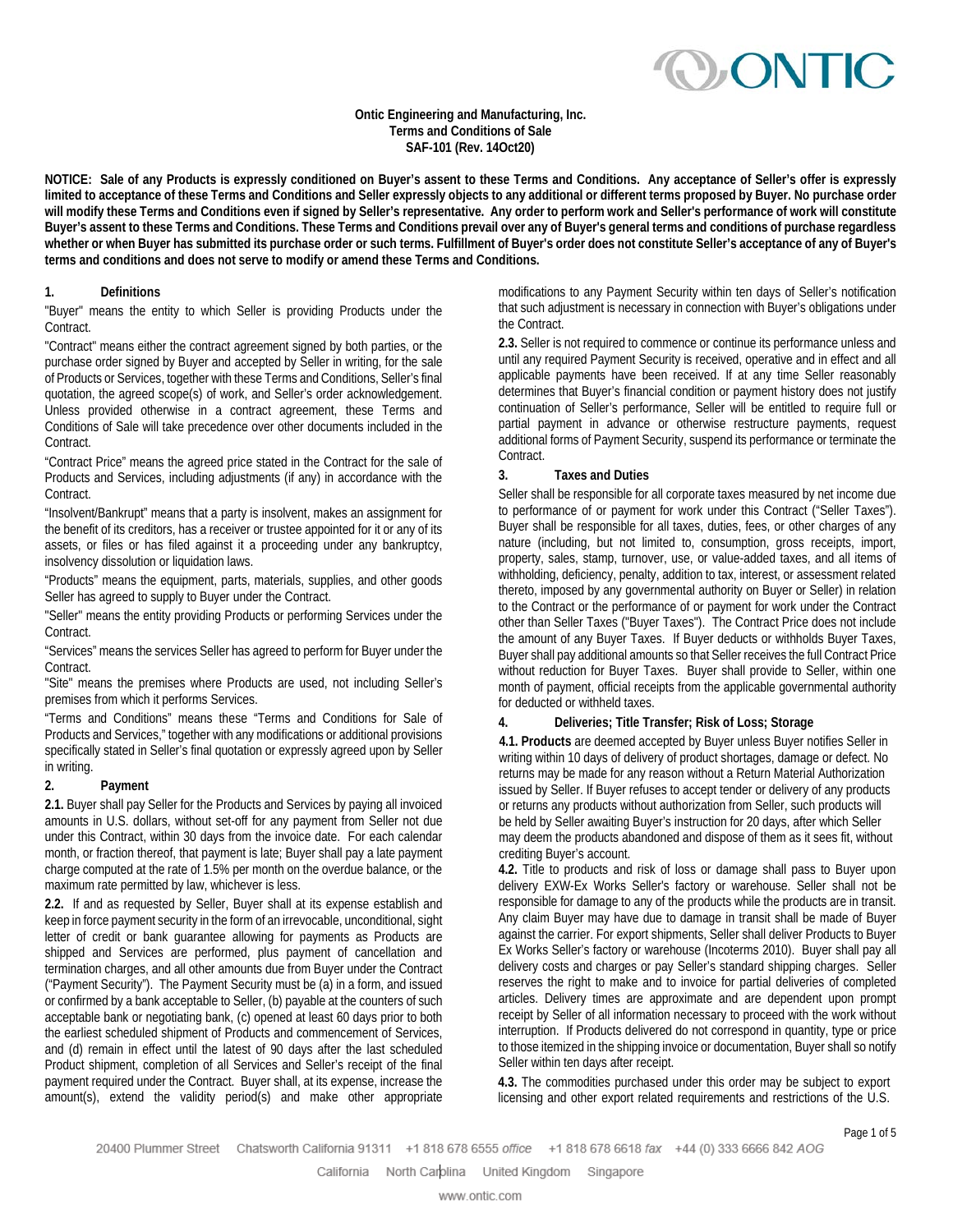Export Administration Regulations, 15 CFR Parts 730-774 (EAR), and/or the U.S. International Traffic in Arms Regulations, 22 CFR Parts 120-130 (ITAR). Buyer shall comply with these regulations and all other applicable U.S. export laws and regulations when exporting the commodities or related technical data from the United States, including furnishing or transferring the commodities or related technical data to a foreign person located anywhere.

**4.4.** If any Products to be delivered under this Contract or if any Buyer equipment repaired at Seller's facilities cannot be shipped to or received by Buyer when ready due to any cause attributable to Buyer or its other contractors, Seller may ship the Products and equipment to a storage facility, including storage at the place of manufacture or repair, or to an agreed freight forwarder. If Seller places Products or equipment into storage, the following apply: (a) title and risk of loss immediately pass to Buyer, if they have not already passed, and delivery will be deemed to have occurred; (b) any amounts otherwise payable to Seller upon delivery or shipment will be due; (c) all expenses and charges incurred by Seller related to the storage will be payable by Buyer upon submission of Seller's invoices; and (d) when conditions permit and upon payment of all amounts due, Seller shall make Products and repaired equipment available to Buyer for delivery.

**4.5.** If repair Services are to be performed on Buyer's equipment at Seller's facility, Buyer shall be responsible for, and shall retain risk of loss of, such equipment always, except that Seller shall be responsible for damage to the equipment while at Seller's facility to the extent such damage is caused by Seller's negligence.

#### **5. Warranty**

**5.1.** Seller warrants that Products shall be delivered free from defects in material, workmanship, and title and that Services shall be performed in a competent, diligent manner in accordance with any mutually agreed specifications.

**5.2.** All warranty adjudication requests must receive prior approval from Seller before Buyer returns any product. The Seller's Return Material Authorization (RMA) number will authenticate the warranty request upon receipt at Seller's facility. The Seller will have sole right to accept or deny any warranty upon evaluation of returned item. Failure to have Seller's RMA number clearly marked on Buyer documentation will invalidate warranty consideration. The product warranty shall start on date of delivery to Buyer, except as noted below, and shall apply as follows:

- Factory New Units\*: Two years
- Overhaul\*: One year or 2000 flight hours (documentation substantiating flight hours required), whichever occurs first
- Repair\*: Six months and limited to materials installed and labor performed during last repair activity
- Detail Parts: No Warranty Guaranteed Conformity prior to installation

\*Note: Any material returned and determined by Seller to have a No Fault Found (NFF) finding will result in charges to Buyer for inspection, test and recertification. Seller's obligation is limited to the repair and/or replacement of such products returned to the Seller, transportation charges prepaid, within time periods listed above to the Buyer when examination thereof shall disclose them to Seller's satisfaction, to have been defective. This Warranty does not apply to any of Seller's products which have been opened, disassembled, repaired or altered by anyone other than Seller or subjected to improper installation, misuse or abuse as determined by Seller. Except for the warranty coverage referenced above, Seller will not have any liability or obligation to Buyer or any other person for any claim, loss, damage, or expense caused in whole or in part, directly or indirectly, by the inadequacy of any products for any purpose, by any deficiency or defect in any product, by the use or performance of any products or by any failure or delay in Seller's performance hereunder, or for any special, direct,

indirect, incidental, consequential, exemplary or punitive damages, however caused, including, without limitation, personal injury or loss or business or profit, whether or not Buyer will have informed Seller of the possibility or likelihood of any such damages.

**5.3.** If Products or Services do not meet the above warranties, Buyer shall promptly notify Seller in writing prior to expiration of the warranty period. Seller shall, at its option (a) repair or replace defective Products; and / or (b) reperform defective Services. If despite Seller's reasonable efforts, a nonconforming Product cannot be repaired or replaced, or non-conforming Services cannot be re-performed, Seller shall refund or credit monies paid by Buyer for such non-conforming Products and Services. Warranty repair, replacement or re-performance by Seller will not extend or renew the applicable warranty period. Buyer shall obtain Seller's agreement on the specifications of any tests it plans to conduct to determine whether a non-conformance exists.

**5.4.** The warranties and remedies set forth herein are expressly conditioned upon (a) proper storage, installation, use, operation, and maintenance of Products; (b) Buyer's keeping complete, accurate records of operation and maintenance during the warranty period and providing Seller access to those records; and (c) modification or repair of Products or Services only as authorized by Seller in writing. Failure to meet any such condition renders the warranty null and void. Seller is not responsible for normal wear and tear.

**5.5.** This Article 5 provides the exclusive remedies for all claims based on a failure of or defect in Products or Services, regardless of when such failure or defect arises, and whether a claim, however described, is based on contract, warranty, indemnity, tort/extra-contractual liability (including negligence), strict liability or otherwise. The warranties provided in this Article 5 are exclusive and are in lieu of all other warranties, conditions and guarantees, whether written, oral, implied or statutory. NO IMPLIED OR STATUTORY WARRANTY, OR WARRANTY OR CONDITION OF MERCHANTABILITY OR FITNESS FOR A PARTICULAR PURPOSE APPLIES.

## **6. Confidentiality**

**6.1.** Seller and Buyer (as to information disclosed, the "Disclosing Party") may each provide the other party (as to information received, the "Receiving Party") with Confidential Information in connection with this Contract. "Confidential Information" means (a) information that is designated in writing as "confidential" or "proprietary" by Disclosing Party at the time of written disclosure, and (b) information that is orally designated as "confidential" or "proprietary" by Disclosing Party at the time of oral or visual disclosure and is confirmed to be "confidential" or "proprietary" in writing within 20 days after the oral or visual disclosure. In addition, prices for Products and Services will be considered Seller's Confidential Information.

**6.2.** Receiving Party agrees: (a) to use the Confidential Information only in connection with the Contract and associated Products and Services; (b) to take reasonable measures to prevent disclosure of the Confidential Information to third parties; and (c) not to disclose the Confidential Information to a competitor or any party affiliated with a competitor of Disclosing Party. The reasonable measures that Receiving Party shall take to prevent disclosure of the Confidential Information include the same security measures and degree of care that Receiving Party applies to its own confidential information, which Receiving Party warrants as providing adequate protection from unauthorized disclosure, copying or use.

**6.3.** Notwithstanding the restrictions set forth in 6.2, (a) Seller may disclose certain Confidential Information to its representatives and affiliates in connection with performance of the Contract; (b) a Receiving Party may disclose Confidential Information to its auditors; (c) Buyer may disclose certain Confidential Information to lenders as necessary for Buyer to secure or retain financing needed to perform its obligations under the Contract; and (d) a Receiving Party may disclose Confidential Information to any other third party with the prior written permission of Disclosing Party, and in each case, only so long as the Receiving Party obtains a non-disclosure commitment from any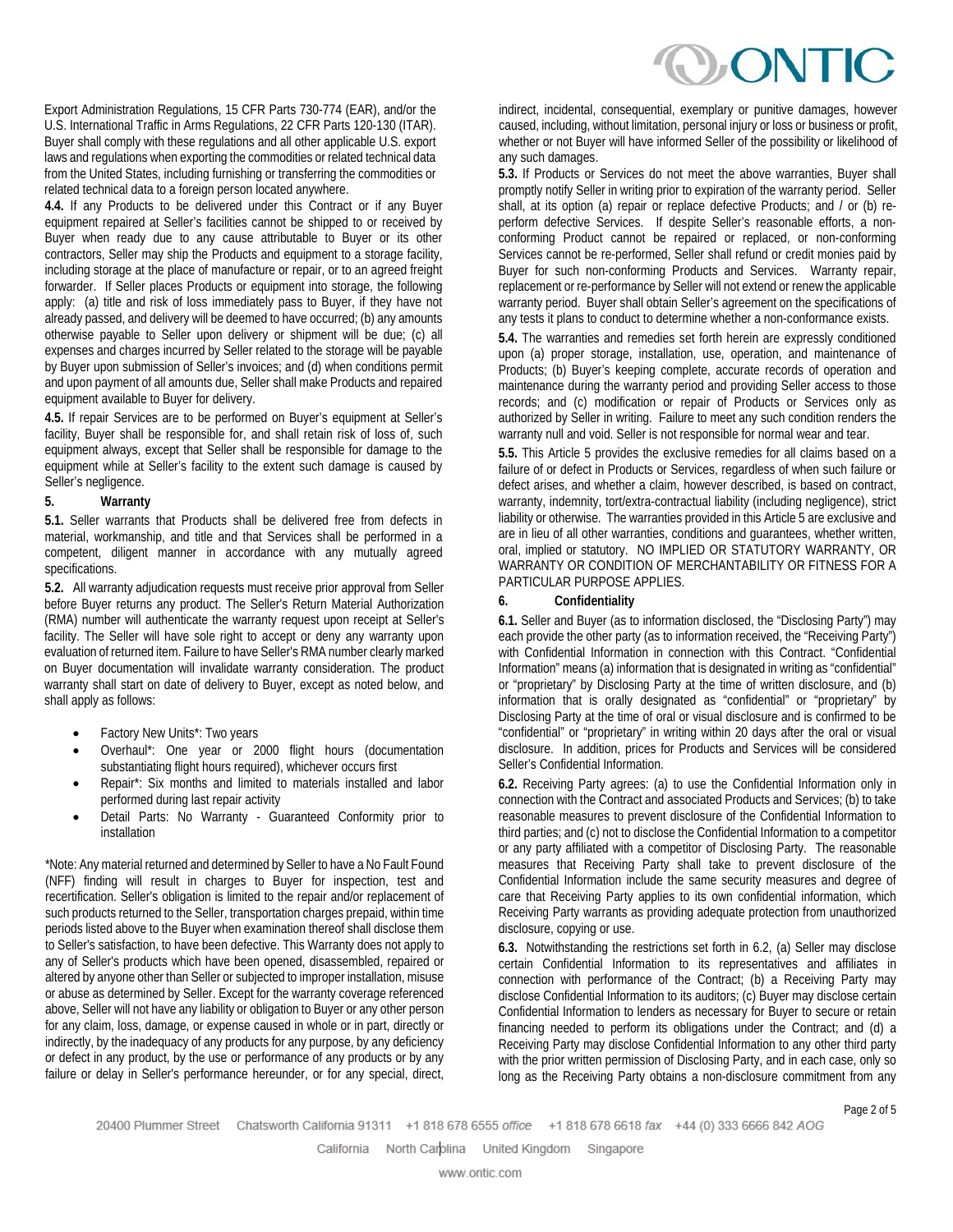such auditors, lenders or other permitted third party that prohibits disclosure of the Confidential Information and provided further that the Receiving Party remains responsible for any unauthorized use or disclosure of the Confidential Information. Receiving Party shall upon request return to Disclosing Party or destroy all copies of Confidential Information except to the extent that a specific provision of the Contract entitles Receiving Party to retain an item of Confidential Information. Seller may also retain one archive copy of Buyer's Confidential Information.

**6.4.** The obligations under this Article 6 will not apply to any portion of the Confidential Information that: (a) is or becomes generally available to the public other than as a result of disclosure by Receiving Party, its representatives or its affiliates; (b) is or becomes available to Receiving Party on a non-confidential basis from a source other than Disclosing Party when the source is not, to the best of Receiving Party's knowledge, subject to a confidentiality obligation to Disclosing Party; (c) is independently developed by Receiving Party, its representatives or affiliates, without reference to or use of the Confidential Information; (d) is required to be disclosed by law or court order provided that the Receiving Party promptly notifies the Disclosing Party in advance of such disclosure and reasonably cooperates in attempts to maintain the confidentiality of the Confidential Information.

**6.5.** Each Disclosing Party warrants that it has the right to disclose the Confidential Information that it discloses. Neither Buyer nor Seller will be permitted to make any public announcement about the Contract without prior written approval of the other party. As to any individual item of Confidential Information, the restrictions under this Article 6 shall expire five years after the date of disclosure, except with respect to information designated as a trade secret of the Disclosing Party, in which case the obligation will not expire unless and until such Confidential Information becomes part of the public domain or subject to an exception as set forth in section 6.4, through no act or omission of the Receiving Party. Nothing in this section is intended or will be construed to supersede any separate confidentiality or nondisclosure agreement signed by the parties.

6.6 In the event Buyer and Seller have entered into a separate confidentiality agreement or mutual non-disclosure agreement, the provisions of this Section 6, Confidentiality, shall supersede that agreement as relates to this Contract.

## **7. Intellectual Property**

**7.1.** Seller shall defend and indemnify Buyer against any claim by a nonaffiliated third party (a "Claim") alleging that Products or Services furnished under this Contract infringe a patent in effect in the U.S., an EU member state or the country of the Site (provided there is a corresponding patent issued by the U.S. or an EU member state), or any copyright or trademark registered in the country of the Site, provided that Buyer (a) promptly notifies Seller in writing of the Claim; (b) makes no admission of liability and does not take any position adverse to Seller; (c) gives Seller sole authority to control defense and settlement of the Claim; and (d) provides Seller with full disclosure and reasonable assistance as required to defend the Claim.

**7.2.** Section 7.1 will not apply and Seller will have no obligation or liability with respect to any Claim based upon (a) Products or Services that have been modified, or revised, (b) the combination of any Products or Services with other products or services when such combination is a basis of the alleged infringement, (e) unauthorized use of Products or Services, or (f) Products or Services made or performed to Buyer's specifications.

**7.3.** Should a Product or Service, or any portion thereof, become the subject of a Claim, Seller may at its option (a) procure for Buyer the right to continue using the Product or Service, or applicable portion thereof; (b) modify or replace it in whole or in part to make it non-infringing; or (c) failing (a) or (b), take back infringing Products or Services and refund the price received by Seller attributable to the infringing Products or Services.

**7.4.** Article 7 states Seller's exclusive liability for intellectual-property infringement by Products or Services.

**7.5.** Each party will retain ownership of all Confidential Information and intellectual property it had prior to the Contract. Any new intellectual property conceived or created by Seller in the performance of this Contract, whether alone or with any contribution from Buyer, will be owned exclusively by Seller, and Buyer agrees to cooperate as necessary to achieve that result.

## **8. Indemnity**

Each of Buyer and Seller (as an "Indemnifying Party") shall indemnify the other party (as an "Indemnified Party") from and against claims brought by a third party because of personal injury or damage to the third party's tangible property, to the extent caused by negligent or intentional acts or omissions of the Indemnifying Party in connection with this Contract. In the event the injury or damage is caused by joint or concurrent negligence of Buyer and Seller, the loss shall be borne by each party in proportion to its degree of negligence. For purposes of Seller's indemnity obligation, no part of the Products or Site is considered third party property.

## **9. Insurance**

During the term of the Contract, Seller shall maintain for its protection Commercial General Liability with a limit of \$5,000,000.00. If required in the Contract, Seller shall provide a certificate of insurance reflecting such coverage.

## **10. Excusable Events**

Seller will not be liable or considered in breach of its obligations under this Contract to the extent that Seller's performance is delayed or prevented, directly or indirectly, by any cause beyond its reasonable control, or by armed conflict, acts or threats of terrorism, epidemics, strikes or other labor disturbances, or acts or omissions of any governmental authority or of the Buyer or Buyer's contractors or suppliers. If an excusable event occurs, the schedule for Seller's performance will be extended by the amount of time lost by reason of the event plus such additional time as may be needed to overcome the effect of the event. If acts or omissions of the Buyer or its contractors cause the delay, Seller will also be entitled to an equitable price adjustment.

## **11. Termination and Suspension**

**11.1.** Buyer may terminate the Contract (or the portion affected) for cause if Seller (a) becomes Insolvent/Bankrupt; or (b) commits a material breach of the Contract that does not otherwise have a specified contractual remedy, provided that (i) Buyer first provides Seller with detailed written notice of the breach and of Buyer's intention to terminate the Contract; and (ii) Seller then fails, within 30 days after receipt of the notice, to commence and diligently pursue cure of the breach.

**11.2.** If Buyer terminates the Contract pursuant to Section 11.1, (a) Seller shall reimburse Buyer the difference between that portion of the Contract Price allocable to the terminated scope and the actual amounts reasonably incurred by Buyer to complete that scope; and (b) Buyer shall pay to Seller (i) the portion of the Contract Price allocable to Products completed; and (ii) amounts for Services performed before the effective date of termination. The amount due for Services will be determined in accordance with the milestone schedule (for completed milestones) and rates set forth in the Contract (for work toward milestones not yet achieved and where there is no milestone schedule), as applicable or, where there are no milestones and/or rates in the Contract, at Seller's then-current standard time and material rates.

**11.3.** Seller may suspend or terminate the Contract (or any affected portion thereof) immediately for cause if Buyer (a) becomes Insolvent/Bankrupt; or (b) materially breaches the Contract, including but not limited to failure or delay in Buyer's providing Payment Security, making any payment when due, or fulfilling any payment conditions.

**11.4.** If the Contract (or any portion thereof) is terminated for any reason other than Seller's default under Section 11.1, Buyer shall pay Seller for all Products completed and Services performed before the effective date of termination, plus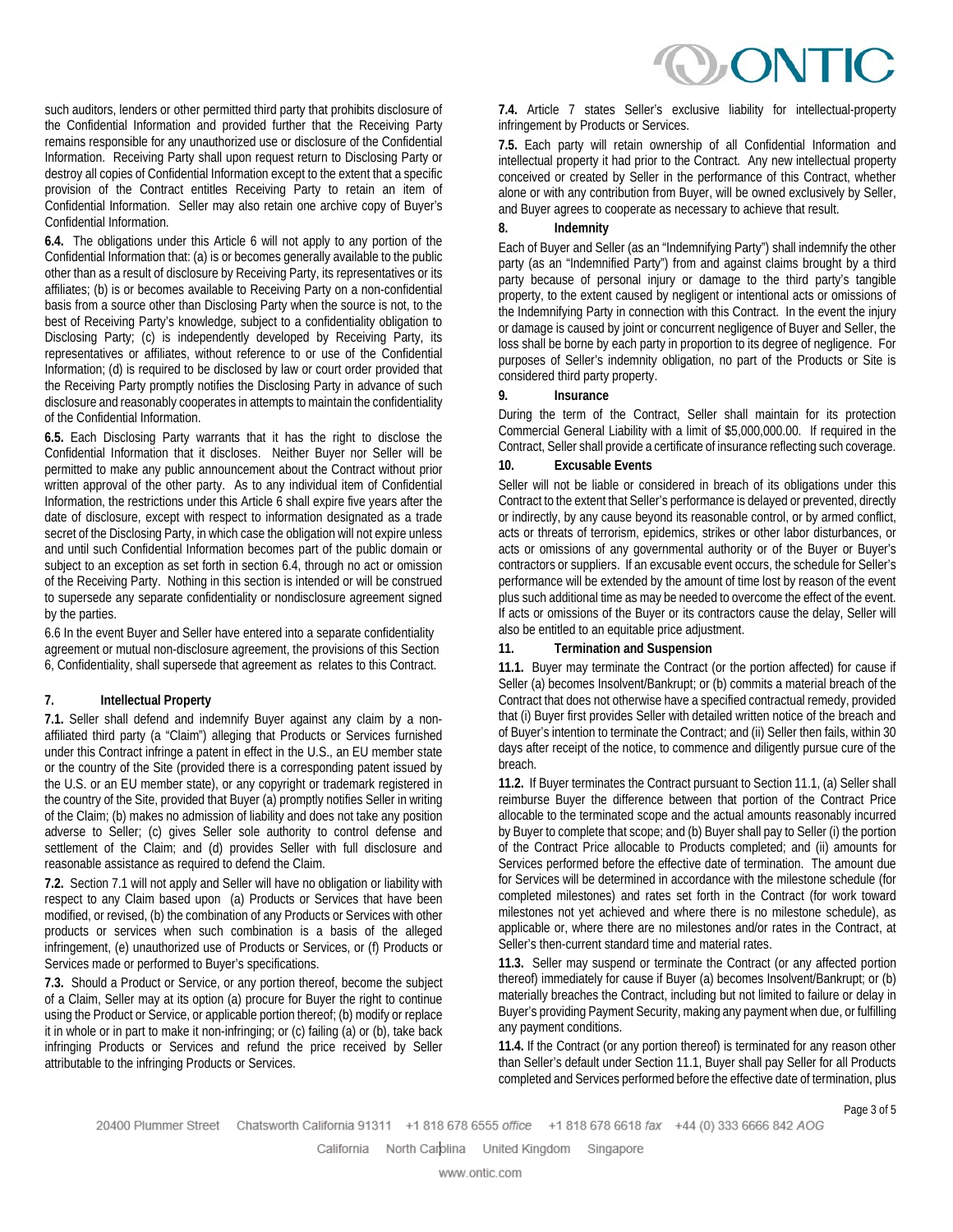expenses reasonably incurred by Seller in connection with the termination. The amount due for Services will be determined in accordance with the milestone schedule (for completed milestones) and rates set forth in the Contract (for work toward milestones not yet achieved and where there is no milestone schedule), as applicable or, where there are no milestones and/or rates in the Contract, at Seller's then-current standard time and material rates.

**11.5.** Either Buyer or Seller may terminate the Contract (or the portion affected) upon 20 days' notice if there is an excusable event (as described in Article 10) lasting longer than 120 days. In such case, Buyer shall pay to Seller amounts payable under Section 11.4.

**11.6.** Buyer shall pay all reasonable expenses incurred by Seller in connection with a suspension, including, but not limited to, fee collection and costs of storage during suspension. The schedule for Seller's obligations will be extended for a period reasonably necessary to overcome the effects of any suspension.

## **12. Compliance with Laws, Codes, and Standards**

**12.1.** Seller shall comply with laws applicable to the manufacture of Products and its performance of Services. Buyer shall comply with laws applicable to the application, operation, use and disposal of the Products and Services.

**12.2.** Seller's obligations are conditioned upon Buyer's compliance with all U.S. and other applicable trade control laws and regulations. Buyer shall not transship, re-export, divert or direct Products other than in and to the ultimate country of destination declared by Buyer and specified as the country of ultimate destination on Seller's invoice.

## **13. Changes**

**13.1.** Each party may at any time propose changes in the schedule or scope of Products or Services. Seller is not obligated to proceed with any change until both parties agree upon such change in writing. The written change documentation will describe the changes in scope and schedule, and the resulting changes in price and other provisions, as agreed.

**13.2.** The scope, Contract Price, schedule, and other provisions will be equitably adjusted to reflect additional costs or obligations incurred by Seller resulting from a change, after Seller's proposal date, in Buyer's Site-specific requirements or procedures, or in industry specifications, codes, standards, applicable laws or regulations. However, no adjustment will be made because of a general change in Seller's manufacturing or repair facilities resulting from a change in laws or regulations applicable to such facilities. Unless otherwise agreed by the parties, pricing for additional work arising from such changes will be at Seller's time and material rates.

## **14. Limitations of Liability**

**14.1.** The total liability of Seller for all claims of any kind arising from or related to the formation, performance or breach of this Contract, or any Products or Services, will not exceed the (a) Contract Price; or (b) if Buyer places multiple order(s) under the Contract, the price of each particular order for all claims arising from or related to that order and US \$5,000 for all claims not part of any particular order.

**14.2.** Seller will not be liable for loss of profit or revenues, loss of use of equipment or systems, interruption of business, cost of replacement power, cost of capital, downtime costs, increased operating costs, any special, consequential, incidental, indirect, or punitive damages, or claims of Buyer's customers for any of the foregoing types of damages.

**14.3.** All Seller liability will end upon expiration of the applicable warranty period, if Buyer may continue to enforce a claim for which it has given notice prior to that date by commencing an action or arbitration, as applicable under this Contract, before expiration of any statute of limitations or other legal time limitation but in no event later than one year after expiration of such warranty period.

**14.4.** Seller will not be liable for advice or assistance that is not required for the work scope under this Contract.

**14.5.** If Buyer is supplying Products or Services to a third party, or using Products or Services at a facility owned by a third party, Buyer shall either (a) indemnify and defend Seller from and against any and all claims by, and liability to, any such third party in excess of the limitations set forth in this Article 14; or (b) require that the third party agree, for the benefit of and enforceable by Seller, to be bound by all the limitations included in this Article 14.

**14.6.** For purposes of this Article 14, the term "Seller" means Seller, its affiliates, subcontractors, and suppliers of any tier, and their respective employees. The limitations in this Article 14 will apply regardless of whether a claim is based in contract, warranty, indemnity, tort/extra-contractual liability (including negligence), strict liability or otherwise, and will prevail over any conflicting terms, except to the extent that such terms further restrict Seller's liability.

## **15. Governing Law and Dispute Resolution**

**15.1.** This Contract will be governed by and construed in accordance with the laws of (a) the State of California if Buyer's place of business is in the U.S.; or (b) England and Wales if the Buyer's place of business is outside the U.S., in either case without giving effect to any choice of law rules that would cause the application of laws of any other jurisdiction (the "Governing Law"). If the Contract includes the sale of Products and the Buyer is outside the Seller's country, the United Nations Convention on Contracts for the International Sale of Goods will apply.

**15.2.** All disputes arising in connection with this Contract, including any question regarding its existence or validity, shall be resolved in accordance with this Article 15. If a dispute is not resolved by negotiations, either party may, by giving written notice, refer the dispute to a meeting of appropriate higher management, to be held within 20 business days after the giving of notice. If the dispute is not resolved within 30 business days after the giving of notice, or such later date as may be mutually agreed, either party may commence arbitration or court proceedings, depending upon the location of the Buyer, in accordance with the following: (a) if Buyer's pertinent place of business is in the U.S, legal action may be commenced either in federal court with jurisdiction applicable to, or state court located in, either Los Angeles County, California or the location of Buyer's principal place of business; or (b) if Buyer's pertinent place of business is outside the U.S., the dispute shall be submitted to and finally resolved by arbitration under the Rules of Arbitration of the International Chamber of Commerce ("ICC"). The parties shall select a single arbitrator in accordance with the ICC rules, unless the amount in dispute exceeds the equivalent of U.S. \$5,000,000, in which event the dispute will be adjudicated by three arbitrators. In such cases, each party shall appoint one arbitrator, and those two shall appoint the third within 30 days, with the third's being deemed the Chair. The seat, or legal place of arbitration, will be London, England, and the arbitration will be conducted in English. In reaching their decision, the arbitrators shall give full force and effect to the intent of the parties as expressed in the Contract, and if a solution is not found in the Contract, shall apply the governing law of the Contract. The decision of the arbitrator(s) will be final and binding upon both parties, and neither party shall seek recourse to a law court or other authority to appeal for revisions of the decision.

**15.3.** Notwithstanding the foregoing, each party will have the right at any time, at its option and where legally available, to immediately commence an action or proceeding in a court of competent jurisdiction, subject to the terms of this Contract, to seek a restraining order, injunction, or similar order to enforce the confidentiality provisions set forth in Article 6 or to seek interim or conservatory measures. Monetary damages will be available only in accordance with Section 15.2.

## **16. Inspection and Factory Tests**

Seller shall apply its normal quality-control procedures in manufacturing Products. Seller shall attempt to accommodate requests by Buyer to witness

Page 4 of 5